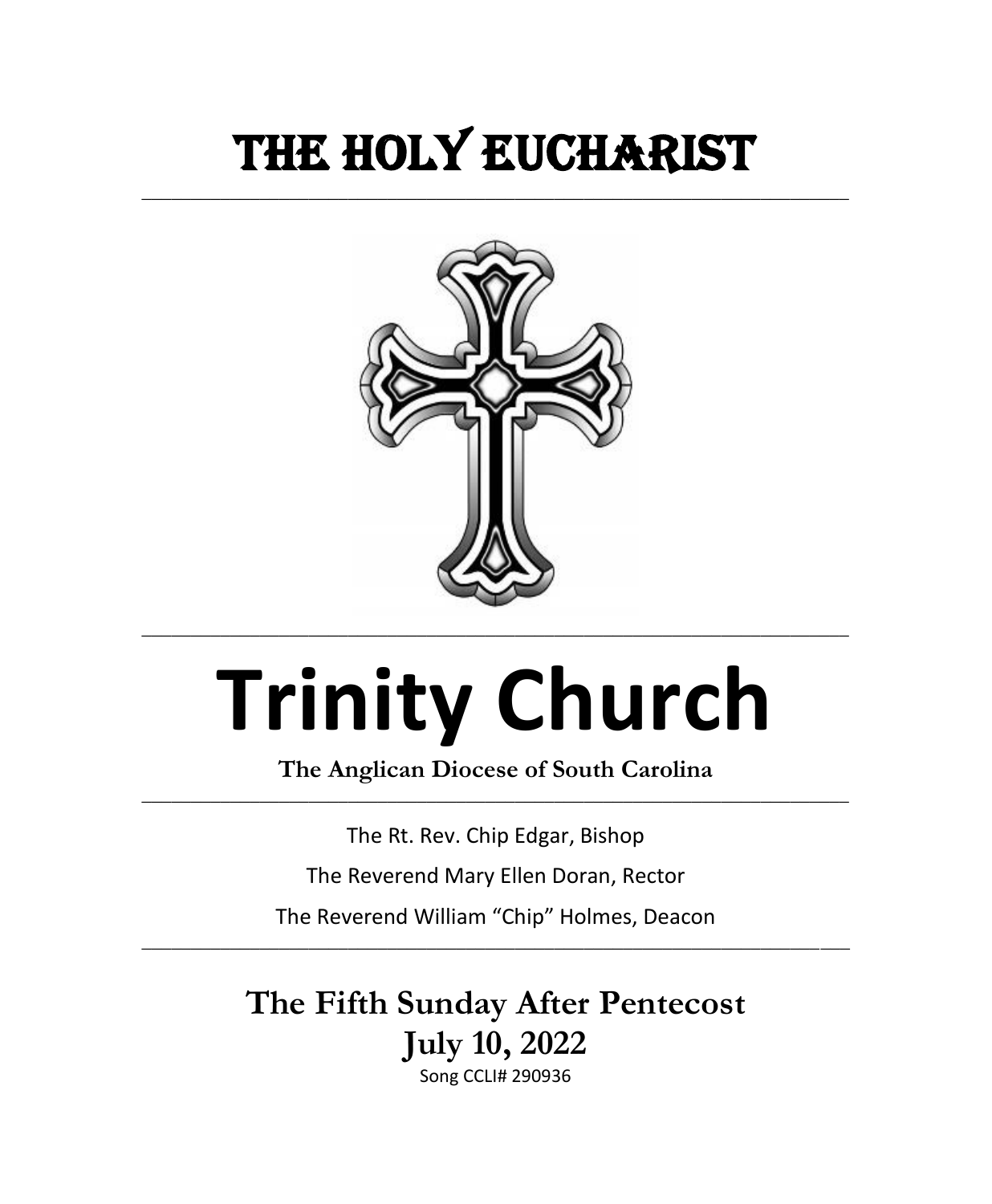| <b>Opening Hymn 390</b>                   | "Praise to the Lord"                                           |
|-------------------------------------------|----------------------------------------------------------------|
| <b>The Acclamation</b>                    | <b>BCP 123</b>                                                 |
| <b>Old Testament Reading</b>              | Deuteronomy 30:9-14                                            |
| <b>Psalm Reading (Seated)</b>             | $25:1-14$                                                      |
| <b>New Testament Reading</b>              | Colossians $1:1-14$                                            |
| Hymn 660                                  | "O Master Let Me Walk With Thee"                               |
| <b>The Holy Gospel (Standing)</b>         | Luke 10:25-37                                                  |
| <b>The Sermon</b>                         | The Reverend Mary Ellen Doran                                  |
| <b>The Nicene Creed</b>                   | <b>BCP 126</b>                                                 |
| <b>The Prayers of the People</b>          | <b>BCP 128</b>                                                 |
| <b>The Peace</b>                          | <b>BCP 131</b>                                                 |
| <b>Offertory Hymn</b>                     |                                                                |
| <b>Doxology</b>                           |                                                                |
| <b>The Sursum Corda</b>                   | <b>BCP 132</b>                                                 |
| The Lord's Prayer                         | <b>BCP 134</b>                                                 |
| <b>The Ministration of Holy Communion</b> | <b>BCP 136</b>                                                 |
|                                           | (The Anglican Church has an open rail for communion.           |
|                                           | All baptized Christians are welcome to receive Holy Communion) |
| <b>Post Communion Prayer</b>              | <b>BCP 137</b>                                                 |
| <b>Closing Hymn 609</b>                   | "When Christ the Crowded Ways of Life"                         |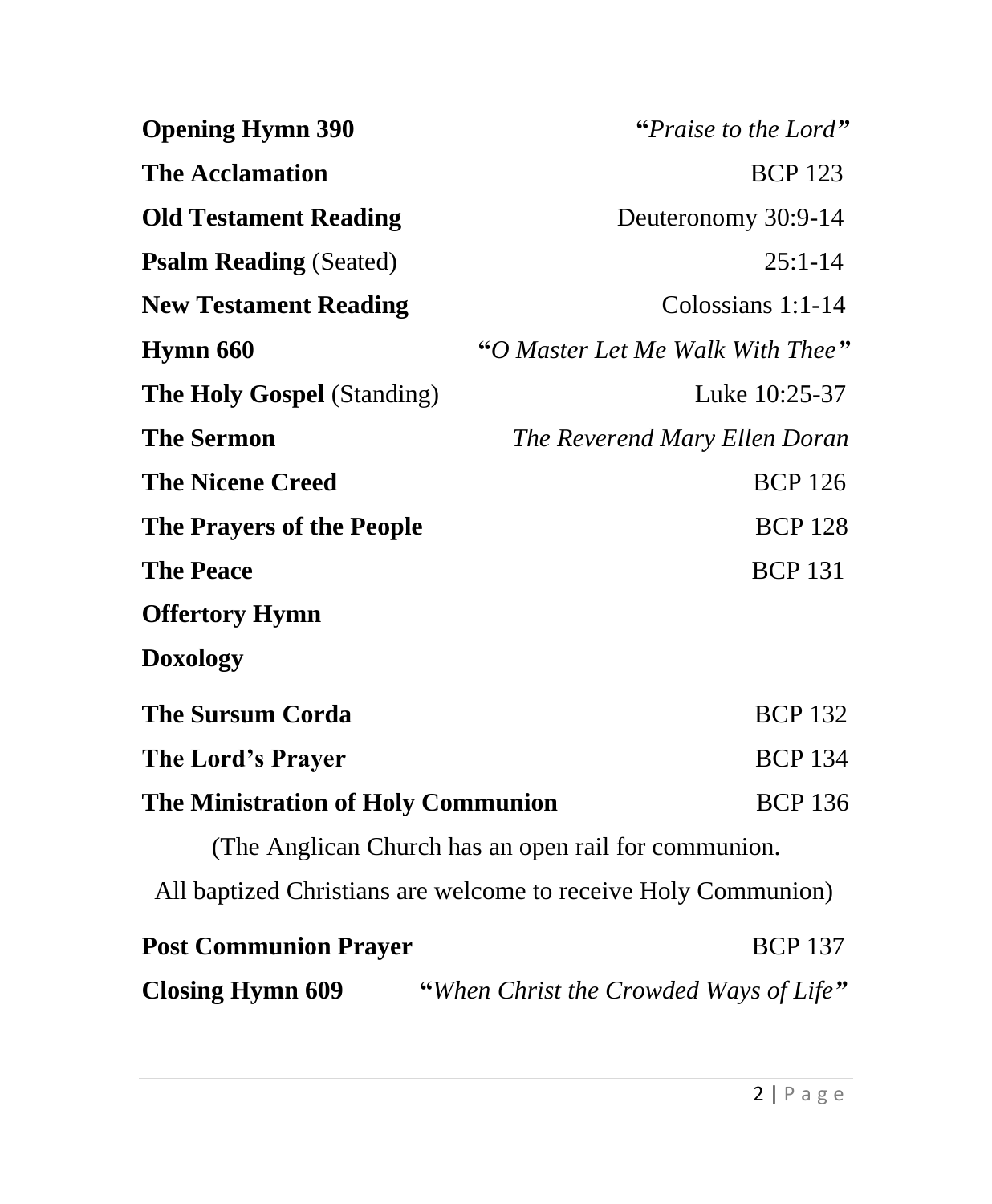#### **Collect of the Day**

Let your merciful ears, O Lord, be open to the prayers of your humble servants; and, that we may receive what we ask, teach us by your Holy Spirit to ask only those things that are pleasing to you; through Jesus Christ our Lord, who with you and the same Spirit lives and reigns for ever and ever. **Amen.**

#### **Proper Preface**

Through Jesus Christ our Lord, who on the first day of the week overcame death and the grave, and by his glorious resurrection opened to us the way of everlasting life.

#### **The Readings from Holy Scripture** *Deuteronomy 30:9-14*

**<sup>9</sup>** The LORD your God will make you abundantly prosperous in all the work of your hand, in the fruit of your womb and in the fruit of your cattle and in the fruit of your ground. For the LORD will again take delight in prospering you, as he took delight in your fathers, **<sup>10</sup>** when you obey the voice of the LORD your God, to keep his commandments and his statutes that are written in this Book of the Law, when you turn to the LORD your God with all your heart and with all your soul.

**<sup>11</sup>** "For this commandment that I command you today is not too hard for you, neither is it far off. **<sup>12</sup>** It is not in heaven, that you should say, 'Who will ascend to heaven for us and bring it to us, that we may hear it and do it?' **<sup>13</sup>** Neither is it beyond the sea, that you should say, 'Who will go over the sea for us and bring it to us, that we may hear it and do it?' **<sup>14</sup>** But the word is very near you. It is in your mouth and in your heart, so that you can do it.

*Reader*The Word of the Lord. *People* Thanks be to God.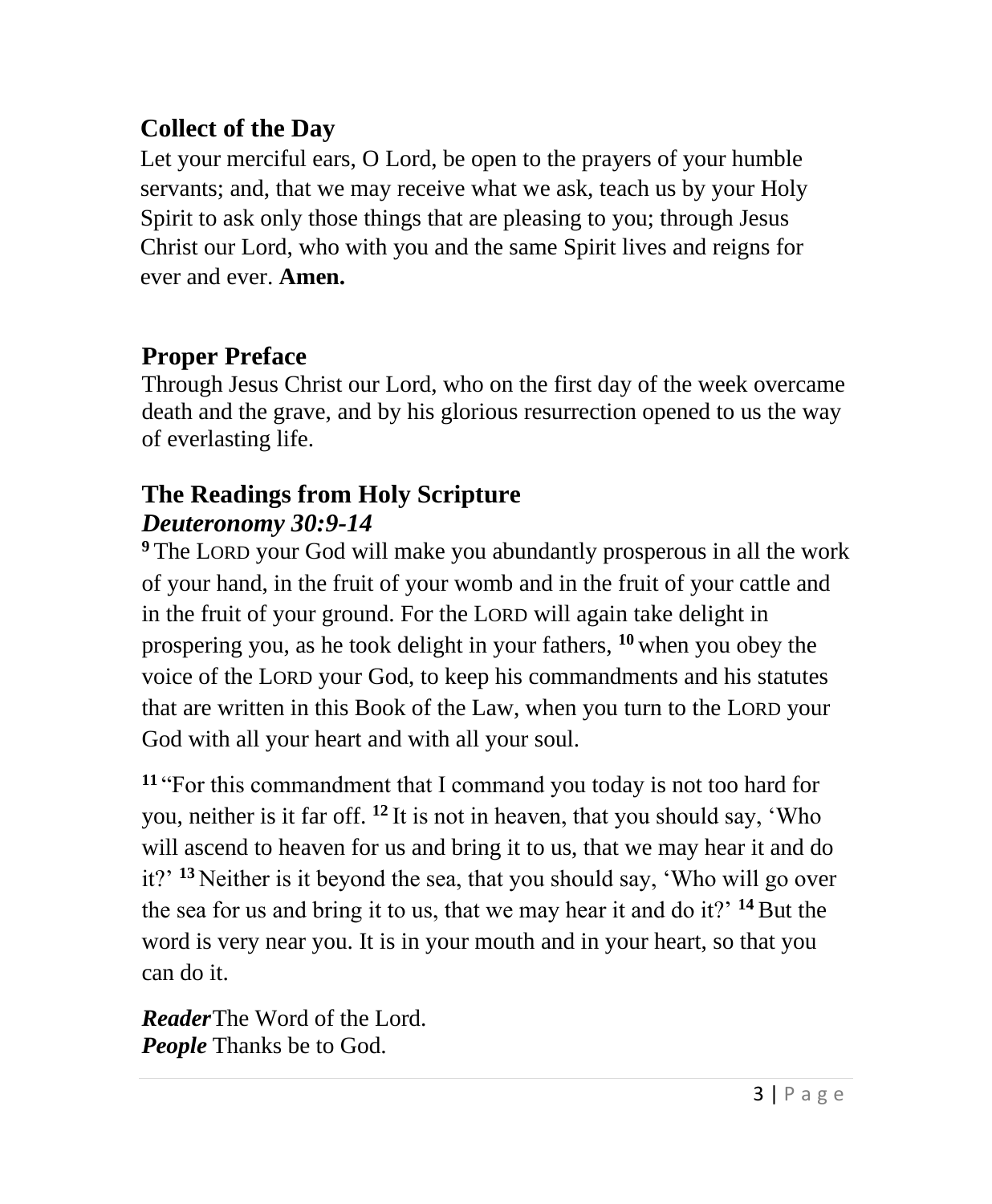#### *Psalm 25:1-14*

1 Unto you, O Lord, will I lift up my soul; my God, I have put my trust in you; \*

 O let me not be ashamed, neither let my enemies triumph over me. 2 *For all those who hope in you shall not be ashamed, \* but those who deal untruly shall be put to confusion.* 3 Show me your ways, O Lord, \* and teach me your paths. 4 *Lead me forth in your truth and teach me, \* for you are the God of my salvation; in you has been my hope all the day long.* 5 Call to remembrance, O Lord, your tender mercies, \* and your loving-kindnesses, which have been from of old. 6 *O remember not the sins and offenses of my youth, \* but according to your mercy think on me, O Lord, in your goodness.* 7 Gracious and righteous is the Lord; \* therefore will he teach sinners in the way. 8 *Those who are meek shall he guide in judgment, \* and those who are gentle shall he teach his way.* 9 All the paths of the Lord are mercy and truth \* to those who keep his covenant and his testimonies. 10 *For your Name's sake, O Lord, \* forgive my sin, for it is great.* 11 Who is the one who fears the Lord? \* He shall teach him in the way that he shall choose. 12 *He shall dwell at ease, \* and his seed shall inherit the land.* 13 The Lord reveals his secret counsel to those who fear him, \* and he will show them his covenant. 14 *My eyes are ever looking to the Lord, \* for he shall pluck my feet out of the net.*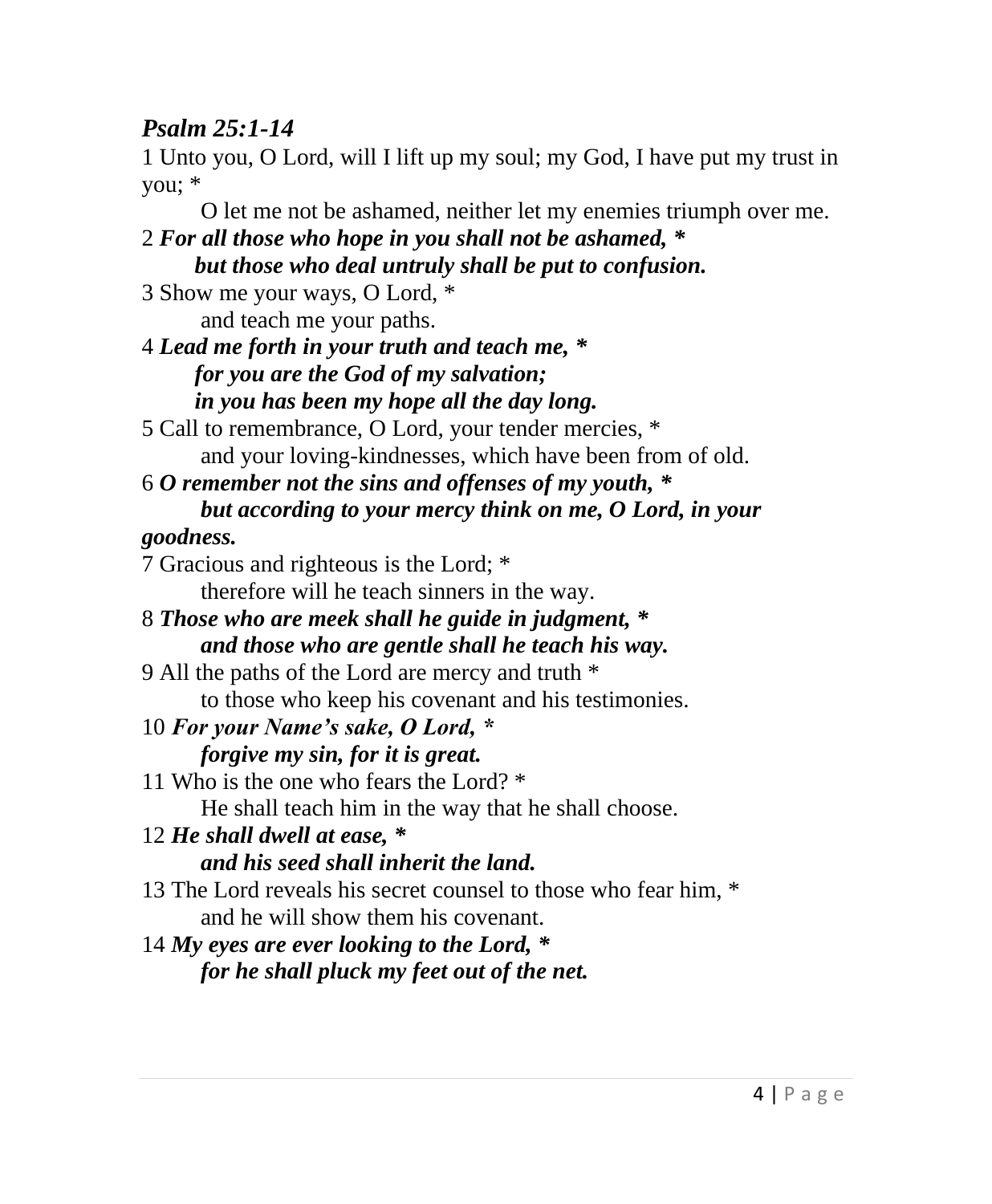#### *Colossians 1:1-14*

**<sup>1</sup>**Paul, an apostle of Christ Jesus by the will of God, and Timothy our brother,

**<sup>2</sup>** To the saints and faithful brothersin Christ at Colossae:

Grace to you and peace from God our Father.

**<sup>3</sup>** We always thank God, the Father of our Lord Jesus Christ, when we pray for you, **<sup>4</sup>** since we heard of your faith in Christ Jesus and of the love that you have for all the saints, **<sup>5</sup>** because of the hope laid up for you in heaven. Of this you have heard before in the word of the truth, the gospel, **<sup>6</sup>** which has come to you, as indeed in the whole world it is bearing fruit and increasing—as it also does among you, since the day you heard it and understood the grace of God in truth, **<sup>7</sup>** just as you learned it from Epaphras our beloved fellow servant. He is a faithful minister of Christ on your behalf **<sup>8</sup>** and has made known to us your love in the Spirit.

**<sup>9</sup>** And so, from the day we heard, we have not ceased to pray for you, asking that you may be filled with the knowledge of his will in all spiritual wisdom and understanding, **<sup>10</sup>** so as to walk in a manner worthy of the Lord, fully pleasing to him: bearing fruit in every good work and increasing in the knowledge of God; **<sup>11</sup>** being strengthened with all power, according to his glorious might, for all endurance and patience with joy; **<sup>12</sup>** giving thanks to the Father, who has qualified you to share in the inheritance of the saints in light. **<sup>13</sup>** He has delivered us from the domain of darkness and transferred us to the kingdom of his beloved Son, **<sup>14</sup>** in whom we have redemption, the forgiveness of sins.

| <b>Reader</b> | The Word of the Lord. |
|---------------|-----------------------|
| People        | Thanks be to God.     |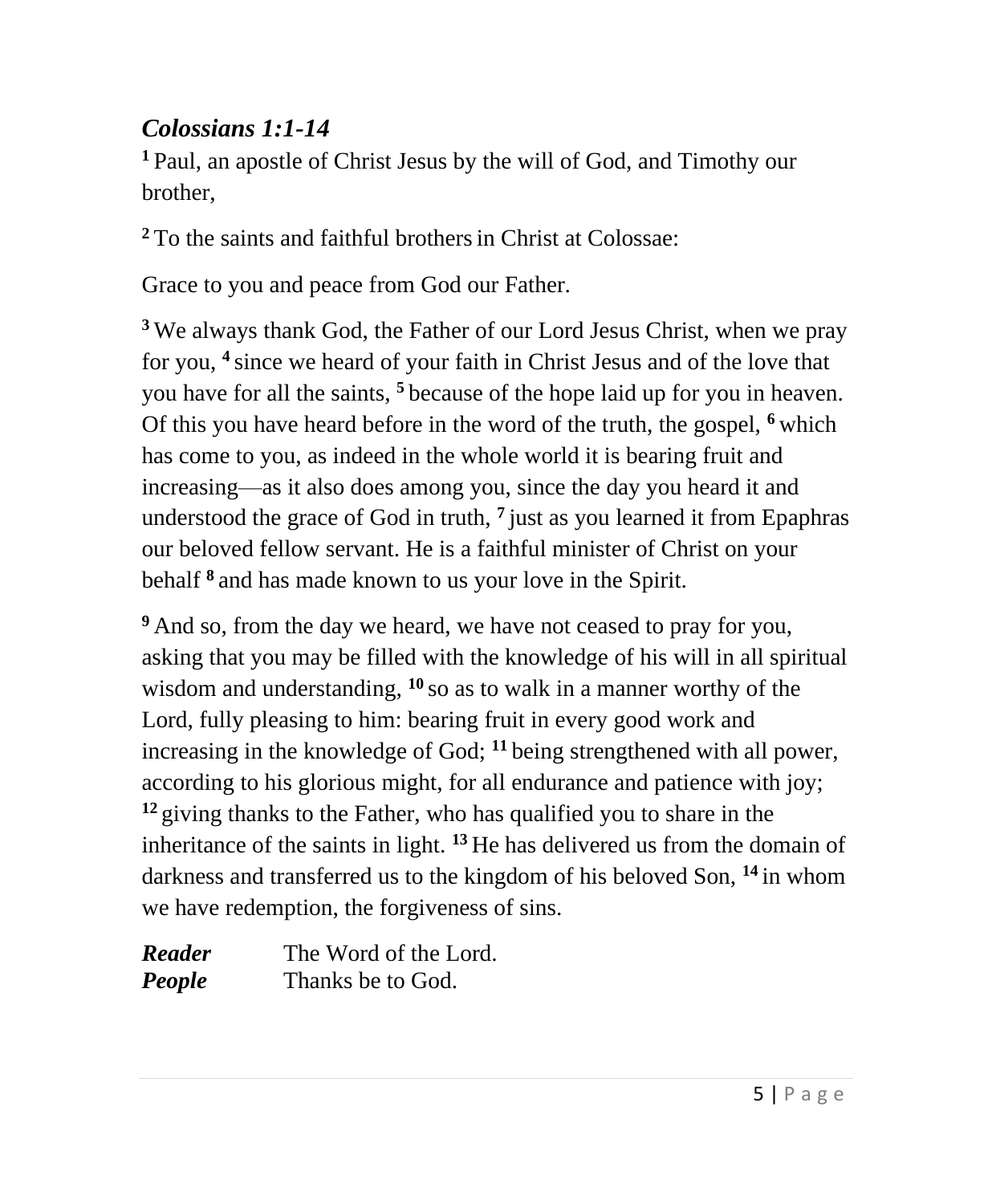#### **The Gospel**

*Deacon* The Holy Gospel of our Lord Jesus Christ according to \_\_\_\_\_. *People* Glory to you, Lord Christ.

#### *Luke 10:25-37*

**<sup>25</sup>** And behold, a lawyer stood up to put him to the test, saying, "Teacher, what shall I do to inherit eternal life?" <sup>26</sup> He said to him, "What is written in the Law? How do you read it?" **<sup>27</sup>** And he answered, "You shall love the Lord your God with all your heart and with all your soul and with all your strength and with all your mind, and your neighbor as yourself." **<sup>28</sup>** And he said to him, "You have answered correctly; do this, and you will live."

**<sup>29</sup>**But he, desiring to justify himself, said to Jesus, "And who is my neighbor?" **<sup>30</sup>** Jesus replied, "A man was going down from Jerusalem to Jericho, and he fell among robbers, who stripped him and beat him and departed, leaving him half dead. **<sup>31</sup>** Now by chance a priest was going down that road, and when he saw him he passed by on the other side. **<sup>32</sup>** So likewise a Levite, when he came to the place and saw him, passed by on the other side. **<sup>33</sup>** But a Samaritan, as he journeyed, came to where he was, and when he saw him, he had compassion. **<sup>34</sup>** He went to him and bound up his wounds, pouring on oil and wine. Then he set him on his own animal and brought him to an inn and took care of him. **<sup>35</sup>** And the next day he took out two denarii and gave them to the innkeeper, saying, 'Take care of him, and whatever more you spend, I will repay you when I come back.' **<sup>36</sup>** Which of these three, do you think, proved to be a neighbor to the man who fell among the robbers?" **<sup>37</sup>** He said, "The one who showed him mercy." And Jesus said to him, "You go, and do likewise."

| Deacon | The Gospel of the Lord.       |
|--------|-------------------------------|
| People | 20Praise to you, Lord Christ. |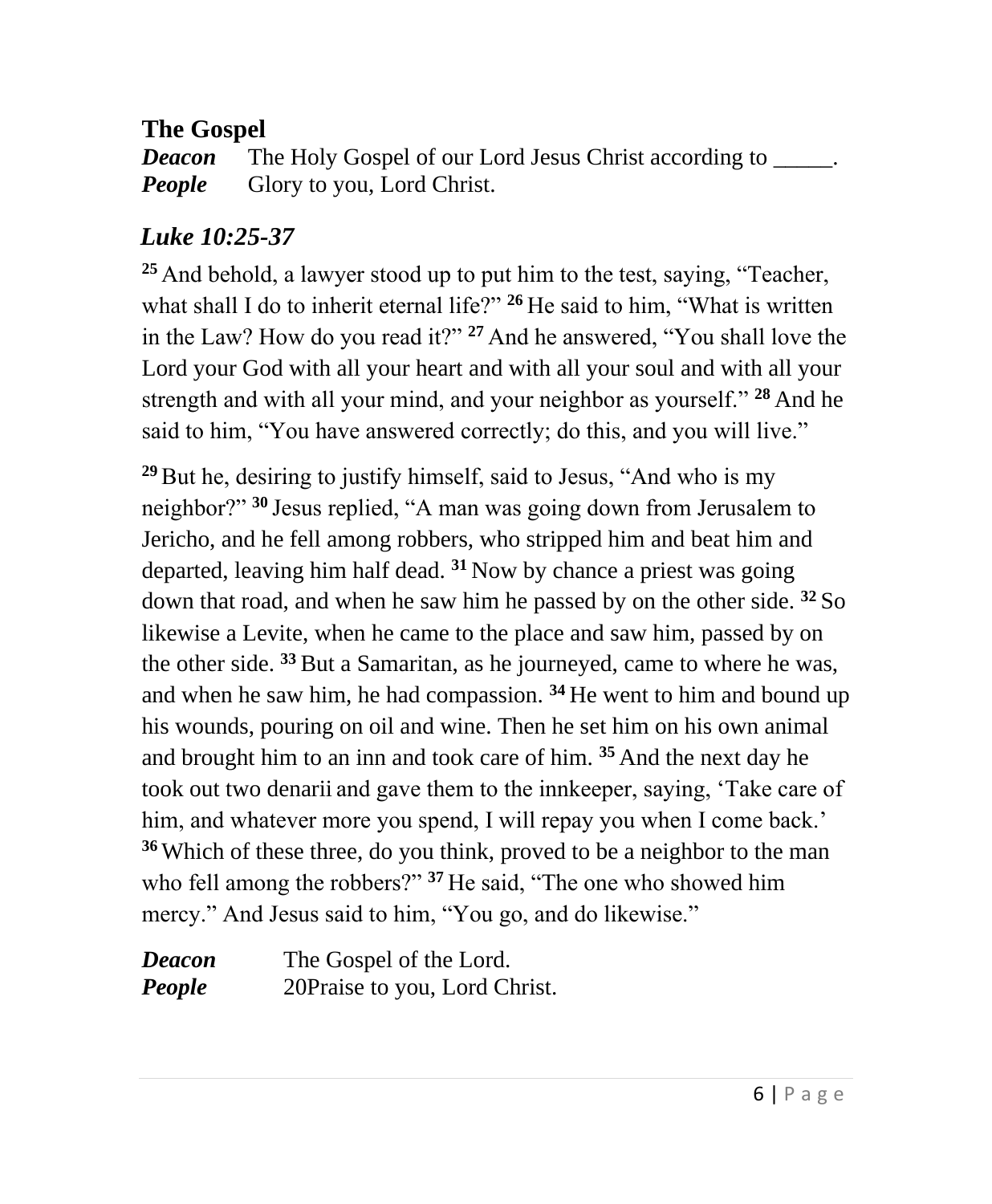### Today's Altar Flowers are in Thanksgiving for Aaron Patrick Grant and in Loving Memory of John Charles Grant. You honor him well my son. Love you forever, Julie Grant

**\_\_\_\_\_\_\_\_\_\_\_\_\_\_\_\_\_\_\_\_\_\_\_\_\_\_\_\_\_\_\_\_\_\_\_\_\_\_\_\_\_\_\_\_\_\_\_\_\_\_\_\_\_\_\_\_\_\_\_\_\_\_\_\_\_\_\_\_\_\_\_\_**

**\_\_\_\_\_\_\_\_\_\_\_\_\_\_\_\_\_\_\_\_\_\_\_\_\_\_\_\_\_\_\_\_\_\_\_\_\_\_\_\_\_\_\_\_\_\_\_\_\_\_\_\_\_\_\_\_\_\_\_\_\_\_\_\_\_\_\_\_\_\_\_\_**

*Bible Studies:*

 *Sunday @ 9 AM Adult Bible Study in Black Oak Other Bible Studies are on Summer Break until September 2022*

**\_\_\_\_\_\_\_\_\_\_\_\_\_\_\_\_\_\_\_\_\_\_\_\_\_\_\_\_\_\_\_\_\_\_\_\_\_\_\_\_\_\_\_\_\_\_\_\_\_\_\_\_\_\_\_\_\_\_\_\_\_\_\_\_\_\_\_\_\_\_\_\_**

**Family Game Night:** Sunday, July 24<sup>th</sup> from 4 PM to 6 PM **Office Closed:** Monday, September 5<sup>th</sup>

**Visit https://adosc.org/events/ for The Anglican Diocese of South Carolina Events.**

**\_\_\_\_\_\_\_\_\_\_\_\_\_\_\_\_\_\_\_\_\_\_\_\_\_\_\_\_\_\_\_\_\_\_\_\_\_\_\_\_\_\_\_\_\_\_\_\_\_\_\_\_\_\_\_\_\_\_\_\_\_\_\_\_\_\_\_\_\_\_\_\_**